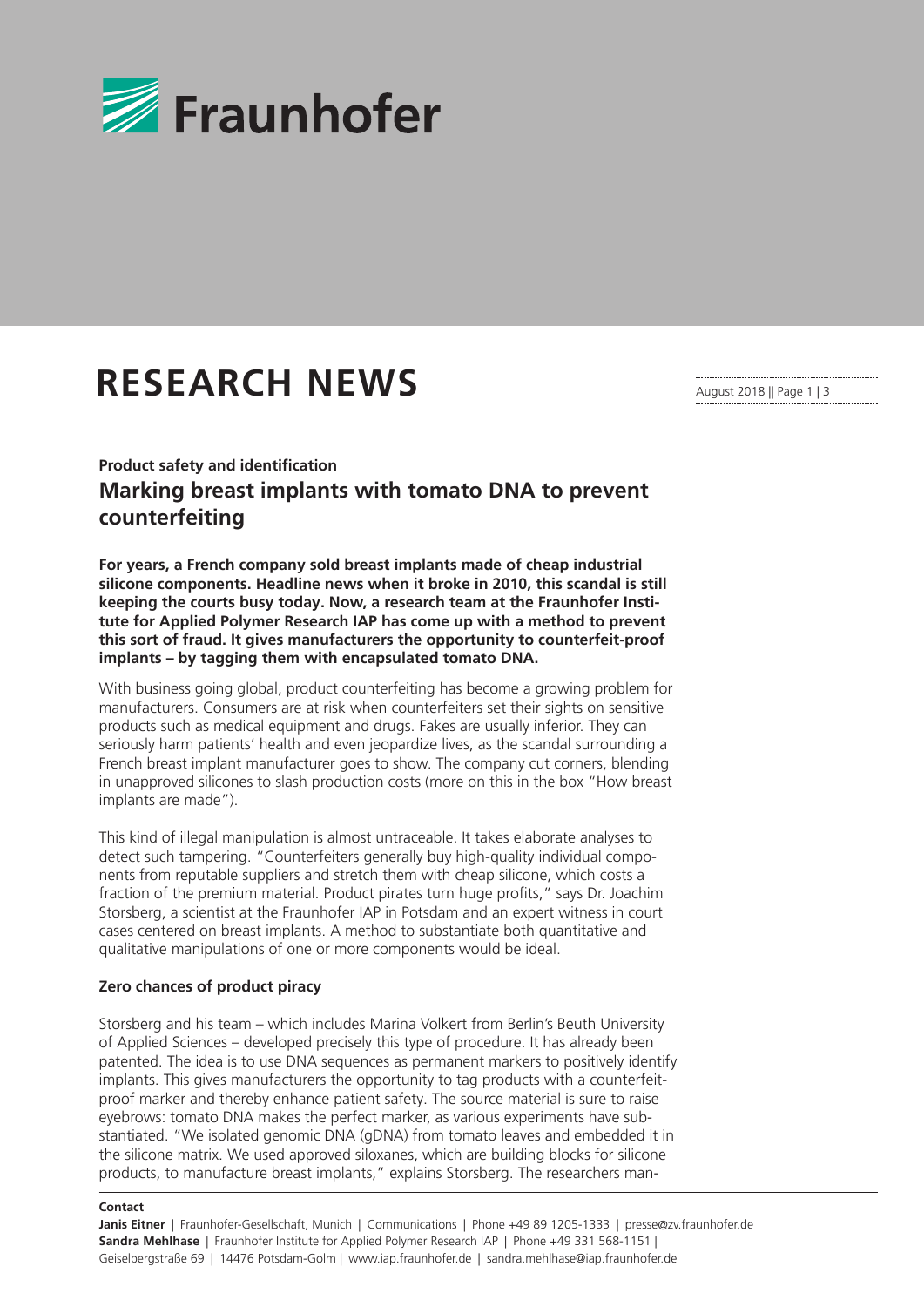

aged to demonstrate the extracted DNA's temperature stability in pilot experiments. They vulcanized the gDNA in the host silicone at 150 degrees for five hours and then tested it with a polymerase chain reaction (PCR), a technique to amplify DNA, and with a special analytical method call gel electrophoresis. The DNA remained stable and did not degrade.

"Breast implants are made up of components; that is, several silicone polymers that cross-link to form a gel. The components' manufacturer now has the option of marking silicones with the encapsulated tomato DNA sequence during the production process. He alone knows the type and concentration of the DNA used. The components are marked first, and then sold to the implant manufacturer. The PCR method can detect if the manufacturer stretched components with inferior materials or used a lower concentration. "This works much like a paternity test," says Storsberg. The advantage of tomato DNA is that it costs next to nothing and is suitable as a counterfeit-proof marker for many polymer-based implants such lens implants.

The IAP researchers published their findings in Plastische Chirurgie, a plastic surgery journal.

### **How breast implants are made**

Breast implants are produced in several stages. The envelope or shell, which often consists of multiple layers of silicone, is sealed with a patch and then filled with a gel usually made up of several chemically functionalized silicone components and silicone oil. This filling is injected via a needle, degassed and thermally cross-linked. The silicones react with a platinum catalyst to form a polymeric network with the silicone oil serving as a swelling agent.

These silicones must be of the purest grade. The amount of volatile low-molecular cyclic siloxanes that could leak from the implant has to be extremely low. For this reason, pure silicone that is suitable and approved for use in implants is many times more expensive than silicone designed for industrial purposes.

**RESEARCH NEWS** 

August 2018 || Page 2 | 3